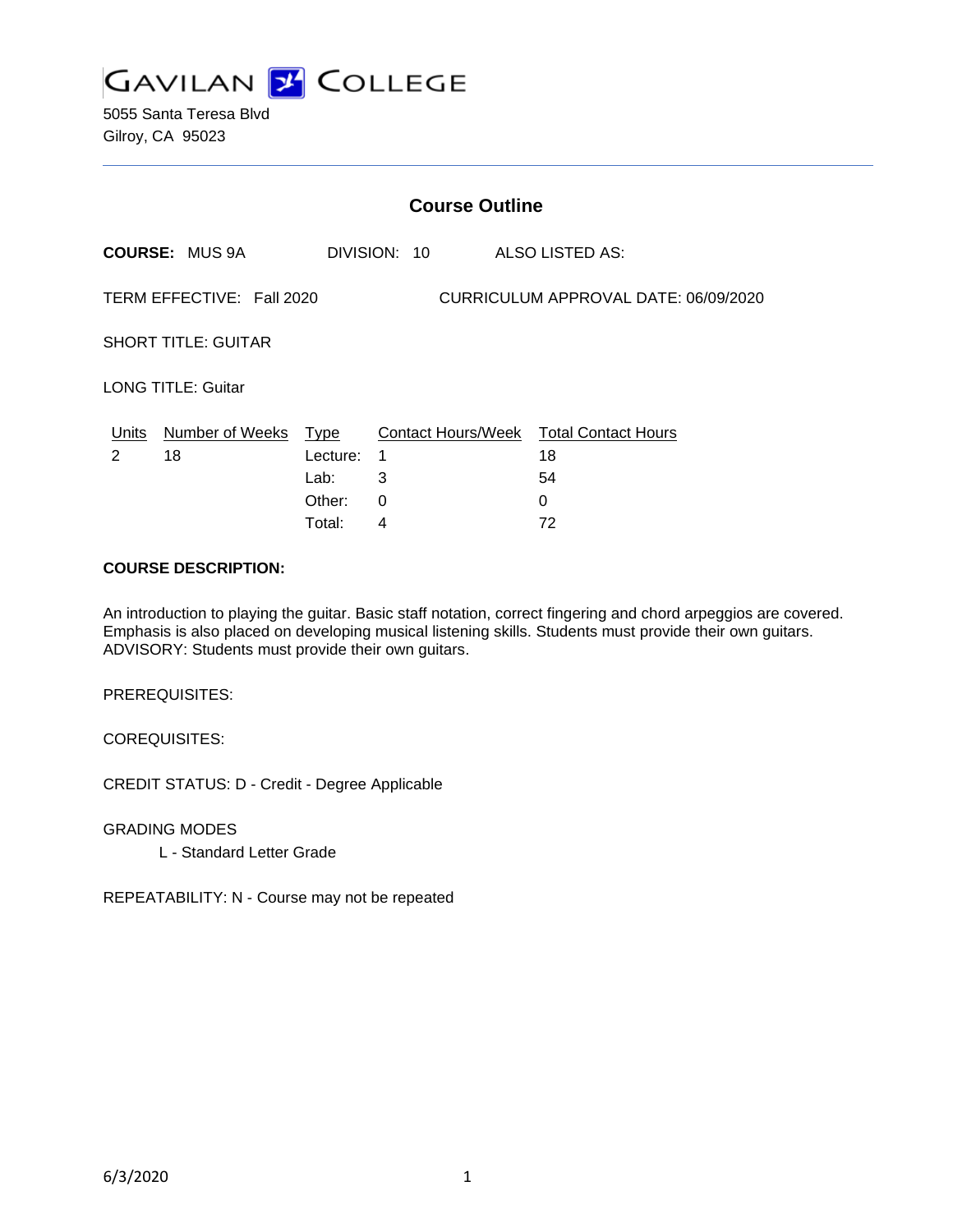SCHEDULE TYPES:

- 02 Lecture and/or discussion
- 03 Lecture/Laboratory
- 04 Laboratory/Studio/Activity
- 04A Laboratory LEH 0.65
- 05 Hybrid
- 71 Dist. Ed Internet Simultaneous
- 72 Dist. Ed Internet Delayed
- 73 Dist. Ed Internet Delayed LAB
- 73A Dist. Ed Internet LAB-LEH 0.65

### **STUDENT LEARNING OUTCOMES:**

By the end of this course, a student should:

- 1. Tune guitar, play and write scales, use proper fretboard technique and fingering
- 2. Research history of guitar and evolution of guitar literature
- 3. site read simple melodies and play chords first position

# **CONTENT, STUDENT PERFORMANCE OBJECTIVES, OUT-OF-CLASS ASSIGNMENTS**

Curriculum Approval Date: 06/09/2020

one hour Lecture, Introduction. Parts of the guitar. Terminology. Student performance objectives : students will identify parts of guitar one hour Lecture Review parts of the guitar and names of strings. E major chord. strumming patterns. one hour lecture Notation and tablature. A major chord. one hour lecture Changing between e major and a major. Exercises . one hour lecture D major chord. Name notes on string/frets. Simple A-D-E songs. one hour lecture Rhythm exercises . Scale exercises on individual strings. one hour lecture G major chord. Simple songs on individual strings. one hour lecture C major chord. Simple 3-chord songs using G-C-D chords. one hour lecture, Midterm examination one hour lecture A minor and d minor chords one hour lecture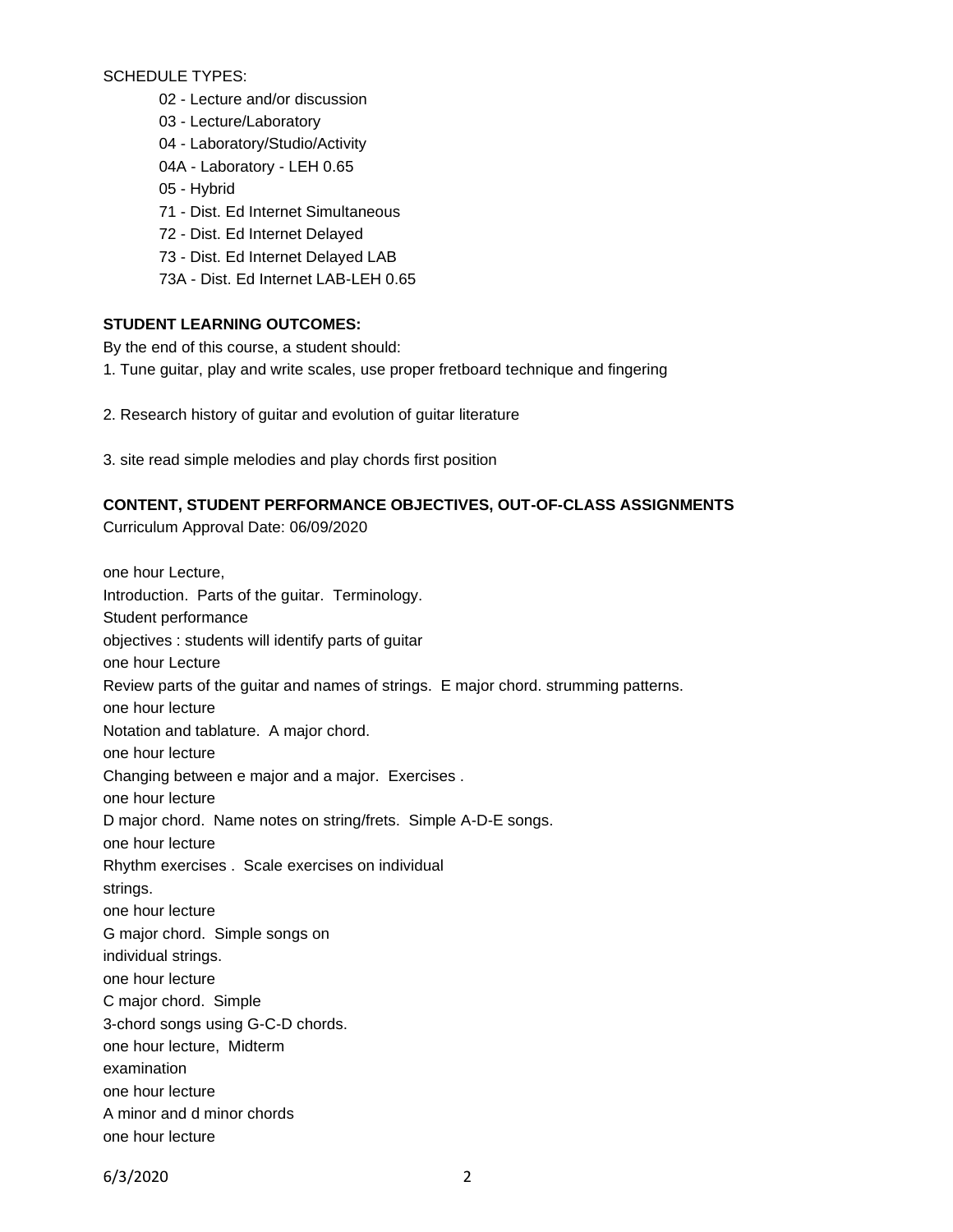G7 chord. Songs using C, D Minor and A Minor chords.

one hour lecture

Accidentals. Playing sharps on all strings.

one hour lecture

**Triplets** 

one hour lecture

Second solo piece. E7 and A7 chords.

one hour lecture

Playing two notes simultaneously. D7 chord.

one hour lecture

Arpeggios

one hour lecture

Preparation of third solo piece.

2 hours Final Written Exam

Lab Content:

3 Lab hours. Student performance objectives

3 Lab hours Early Intermediate pieces by Carcassi, Tarrega, Mozart and Bach. Student performance objectives: will play short pieces in various keys

3 Lab hours Sight reading of short pieces in E major and C# minor in first position. Students will play short pieces in various keys

3 Lab hours Technical studies : Carcassi etudes. Student performance objectives : will practice technical studies

3 Lab hours Technical studies : Villalobos etude1 and #3. .

3 Lab hours Review for quiz. Student performance objectives : will practice technical studies

3 Lab hours Quiz. Continuation of technical studies . Student performance objectives : will practice technical studies

3 Lab hours Midterm, written and performance.

3 Lab hours Minor scales and arpeggios, 2 octaves: a minor, e minor in first position. . Student performance objectives : will select a multi-movement work

3 Lab hours: Tarrega study of velocity. Student performance objectives : will practice scales and Sonatina

3 Lab hours D major and b minor, sight reading short pieces in these scales. Student performance objectives : will play short pieces in various keys

3 Lab hours chords in first position. Student performance objectives : will play short popular songs

3 Lab hours Triplets; 3 against 2; 3 against 4. Assigned exercises . Student performance objectives : will play assigned triplet exercises

3 Lab hours short works by Tarrega and Sainz de la Maza.

3 Lab hours Review and quiz.

3 Lab hours Review all pieces, prepare for final performance. Student performance objectives : will play all pieces learned from the beginning of the semester.

3 Lab hours Performance final.

3 hour final

# **METHODS OF INSTRUCTION:**

Lecture, discussion, demonstration, individual instruction.

# **OUT OF CLASS ASSIGNMENTS:**

Required Outside Hours: 36

Assignment Description:

Students will be working on assigned weekly material. Two songs to complete every two weeks.20 hours Working on chords, major and minor scales in first position as well as technical etudes: 16 hours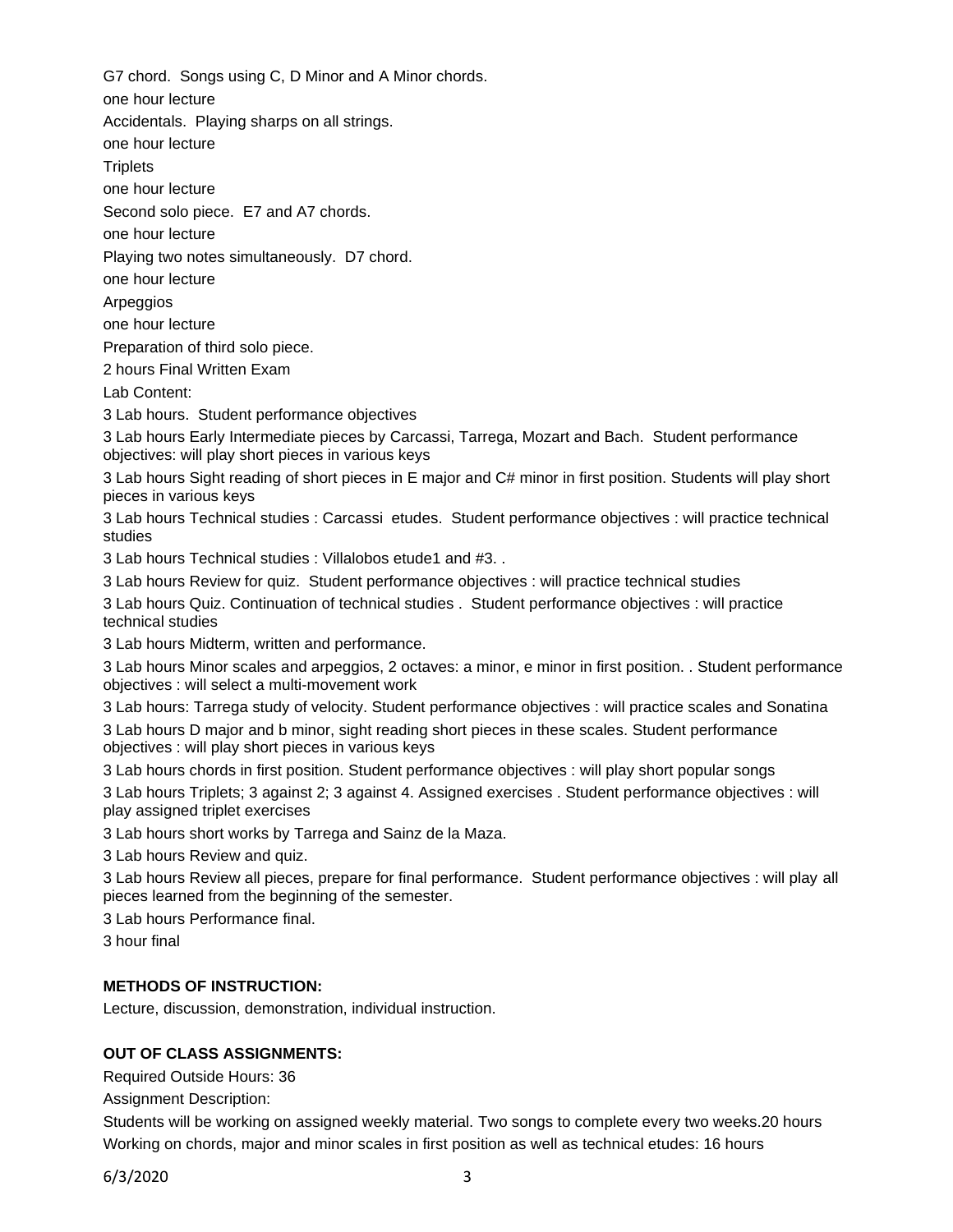### **METHODS OF EVALUATION:**

Writing assignments Percent of total grade: 10.00 % 10% - 20% Term papers Problem-solving assignments Percent of total grade: 10.00 % 10% - 15% Quizzes Skill demonstrations Percent of total grade: 50.00 % 40% - 70% Class performance; Performance exams Objective examinations Percent of total grade: 30.00 % 20% - 50% Multiple choice; True/false; Matching items; Completion

#### **REPRESENTATIVE TEXTBOOKS:**

Verified by:Maria Amirkhanian. Classic Guitar Technique, Vol 1 : Book and Online Audio college level. van nuys, ca: Alfred Publishing Company, Incorporated,2016. This textbook is a standard among many colleges and universities. ISBN: 1470633760 Reading Level of Text, Grade: college Verified by: Maria Amirkhanian The book Classic Guitar Technique, Vol 1 also serves as the lab manual for this class.